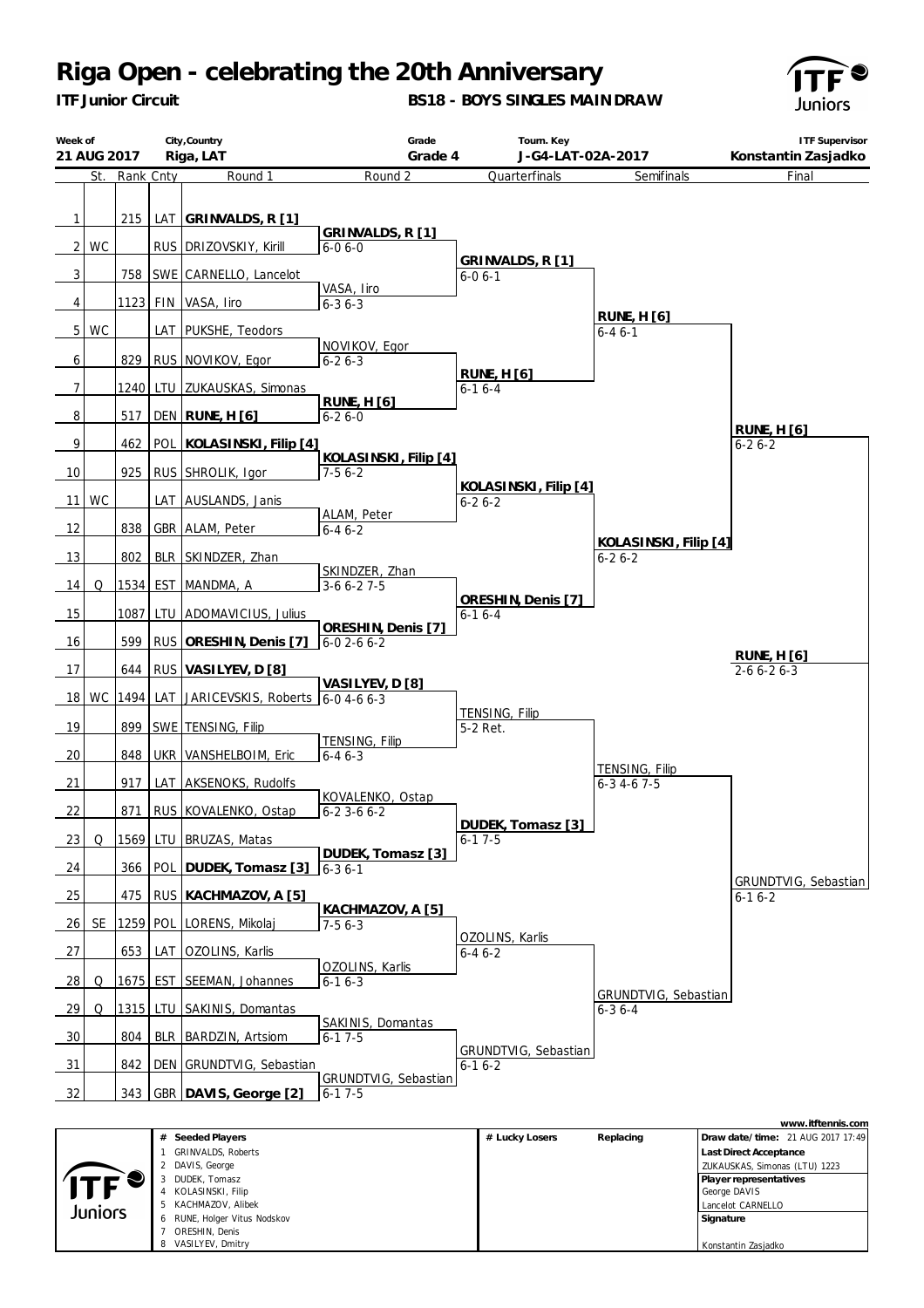*ITF Junior Circuit*

### **BS18 - BOYS SINGLES QUALIFYING**



| Week of        | 21 AUG 2017 |               |            | City, Country<br>Riga, LAT            | Grade<br>Grade 4                              |              | Tourn. Key<br>J-G4-LAT-02A-2017   | <b>ITF Supervisor</b><br>Konstantin Zasjadko               |
|----------------|-------------|---------------|------------|---------------------------------------|-----------------------------------------------|--------------|-----------------------------------|------------------------------------------------------------|
|                |             | St. Rank Cnty |            | Round 1                               | Round 2                                       |              | Finals                            | Qualifiers                                                 |
| $\mathbf{1}$   |             | 915           | LTU        | ONAITIS, Augustas [1]                 | ONAITIS, Augustas [1]                         |              |                                   |                                                            |
| $\overline{2}$ |             |               |            | Bye                                   |                                               |              |                                   |                                                            |
| 3              |             |               |            | LAT KAZIJEVS, Maksims                 |                                               |              | KAZIJEVS, Maksims<br>$4-66-26-3$  |                                                            |
|                |             |               |            |                                       | KAZIJEVS, Maksims                             |              |                                   |                                                            |
| 4              |             |               | LTU        | URBANAVICIUS, Aleksandras 6-3 6-1     |                                               |              |                                   | SEEMAN, Johannes [6]                                       |
| 5              |             |               | LTU        | TRAINAUSKAS, Justas                   |                                               |              |                                   | $6-1$ 4-6 7-6(3)                                           |
| 6              |             |               |            | BLR PYZH, Danila                      | PYZH, Danila<br>$7-5$ 1-6 6-3                 |              | SEEMAN, Johannes [6]              |                                                            |
| 7              |             |               |            | LAT ULMANIS, Rudolfs                  |                                               |              | $6 - 36 - 4$                      |                                                            |
| 8              |             |               |            | 1675 EST SEEMAN, Johannes [6]         | SEEMAN, Johannes [6]<br>$6 - 06 - 0$          |              |                                   |                                                            |
|                |             |               |            |                                       |                                               |              |                                   |                                                            |
| 9              |             |               |            | 1315 LTU SAKINIS, Domantas [2]        | SAKINIS, Domantas [2]                         |              |                                   |                                                            |
| 10             |             |               |            | 2383 FIN SAARINEN, Oliver             | $6 - 36 - 1$                                  |              |                                   |                                                            |
| 11             |             |               |            | LAT MOROZOV, Daniel                   |                                               |              | SAKINIS, Domantas [2]<br>$7-57-5$ |                                                            |
|                |             |               |            |                                       | MOROZOV, Daniel                               |              |                                   |                                                            |
| 12             |             |               |            | LTU SOKOLOVAS, Bernardas              | $6 - 36 - 2$                                  |              |                                   | SAKINIS, Domantas [2]                                      |
| 13             |             |               |            | LAT KRAUKLIS, Kristaps                |                                               |              |                                   | $2 - 66 - 46 - 4$                                          |
| 14             |             |               |            | BLR SASNOUSKI, Aliaksandr             | SASNOUSKI, Aliaksandr<br>$6 - 16 - 0$         |              |                                   |                                                            |
|                |             |               |            |                                       |                                               |              | VASILIAUSKAS, Matas [8]           |                                                            |
| 15             |             |               |            | LAT SNAIDERS, Daniils                 | VASILIAUSKAS, Matas [8]                       |              | $7-6(8)$ 2-6 7-5                  |                                                            |
| 16             |             | 1682          |            | LTU   VASILIAUSKAS, Matas [8] 6-0 6-3 |                                               |              |                                   |                                                            |
| 17             |             | 1440          |            | BLR MATSIUSH, Aliaksey [3]            |                                               |              |                                   |                                                            |
| 18             |             |               | LAT        | GRODSKIS, Renars                      | MATSIUSH, Aliaksey [3]<br>$6 - 0$ 4 - 6 6 - 1 |              |                                   |                                                            |
|                |             |               |            |                                       |                                               |              | MATSIUSH, Aliaksey [3]            |                                                            |
| 19             |             |               | LTU        | SAUCIUNAS, Vilius                     | JAKOBI, Andre-Remi                            |              | $6 - 36 - 1$                      |                                                            |
| 20             |             |               | <b>EST</b> | JAKOBI, Andre-Remi                    | $6 - 3$ 4 - 6 6 - 2                           |              |                                   |                                                            |
| 21             |             |               | LTU        | <b>BISKAUSKIS, Ugnius</b>             |                                               |              |                                   | BRUZAS, Matas [5]<br>$7-5$ 6-7(5) 6-1                      |
|                |             |               |            |                                       | <b>BISKAUSKIS, Ugnius</b>                     |              |                                   |                                                            |
| 22             |             |               |            | LAT ZUKOVS, Daniils                   | $6 - 46 - 4$                                  |              | BRUZAS, Matas [5]                 |                                                            |
| 23             |             |               |            | LAT LEGZDINS, Artur                   |                                               |              | $6 - 36 - 0$                      |                                                            |
| 24             |             | 1569          | LTU        | BRUZAS, Matas [5]                     | BRUZAS, Matas [5]<br>$6-16-0$                 |              |                                   |                                                            |
| 25             |             | 1534          | EST        | MANDMA, A [4]                         |                                               |              |                                   |                                                            |
| 26             |             |               | LTU        | STREIMIKIS, Tadas                     | MANDMA, A [4]<br>$6 - 23 - 66 - 1$            |              |                                   |                                                            |
| 27             |             |               |            | LTU STONKUS, Povilas                  |                                               |              | MANDMA, A [4]<br>$6 - 36 - 1$     |                                                            |
|                |             |               |            |                                       | CAPKEVICS, Valters                            |              |                                   |                                                            |
| 28             |             |               | LAT        | <b>CAPKEVICS, Valters</b>             | $6 - 4$ 3 - 6 $6 - 4$                         |              |                                   |                                                            |
| 29             |             |               | LAT        | LUKJANSKIJ, Valentin                  |                                               |              |                                   | MANDMA, A [4]<br>$6 - 16 - 0$                              |
| 30             |             |               |            | 2230 RUS BELOV, Kirill                | <b>BELOV, Kirill</b><br>$6 - 36 - 4$          |              |                                   |                                                            |
|                |             |               |            |                                       |                                               |              | CIPKUS, Ignas [7]                 |                                                            |
| 31             |             |               |            | BLR   MOROZ, Danila                   | CIPKUS, Ignas [7]                             |              | $6 - 16 - 4$                      |                                                            |
| 32             |             | 1682          | <b>LTU</b> | CIPKUS, Ignas [7]                     | $6-37-6(3)$                                   |              |                                   |                                                            |
|                |             |               |            |                                       |                                               |              |                                   |                                                            |
|                |             |               |            | # Seeded Players<br>ONAITIS Augustas  |                                               | # Alternates | Replacing                         | Draw date/time: 19 AUG 2017 18:11<br>ast Direct Accontance |

|         | # Seeded Players        | # Alternates | Replacing | Draw date/time: 19 AUG 2017 18:11 |
|---------|-------------------------|--------------|-----------|-----------------------------------|
|         | ONAITIS, Augustas       |              |           | Last Direct Acceptance            |
|         | 2 SAKINIS, Domantas     |              |           | Bve(1)                            |
|         | MATSIUSH, Aliaksey      |              |           | Player representatives            |
|         | MANDMA, Alexander Georg |              |           | Ignas CIPKUS                      |
| Juniors | 5 BRUZAS, Matas         |              |           | Aleksandras URBANAVICIUS          |
|         | SEEMAN, Johannes<br>6.  |              |           | Signature                         |
|         | CIPKUS, Ignas           |              |           |                                   |
|         | 8 VASILIAUSKAS, Matas   |              |           | Konstantin Zasjadko               |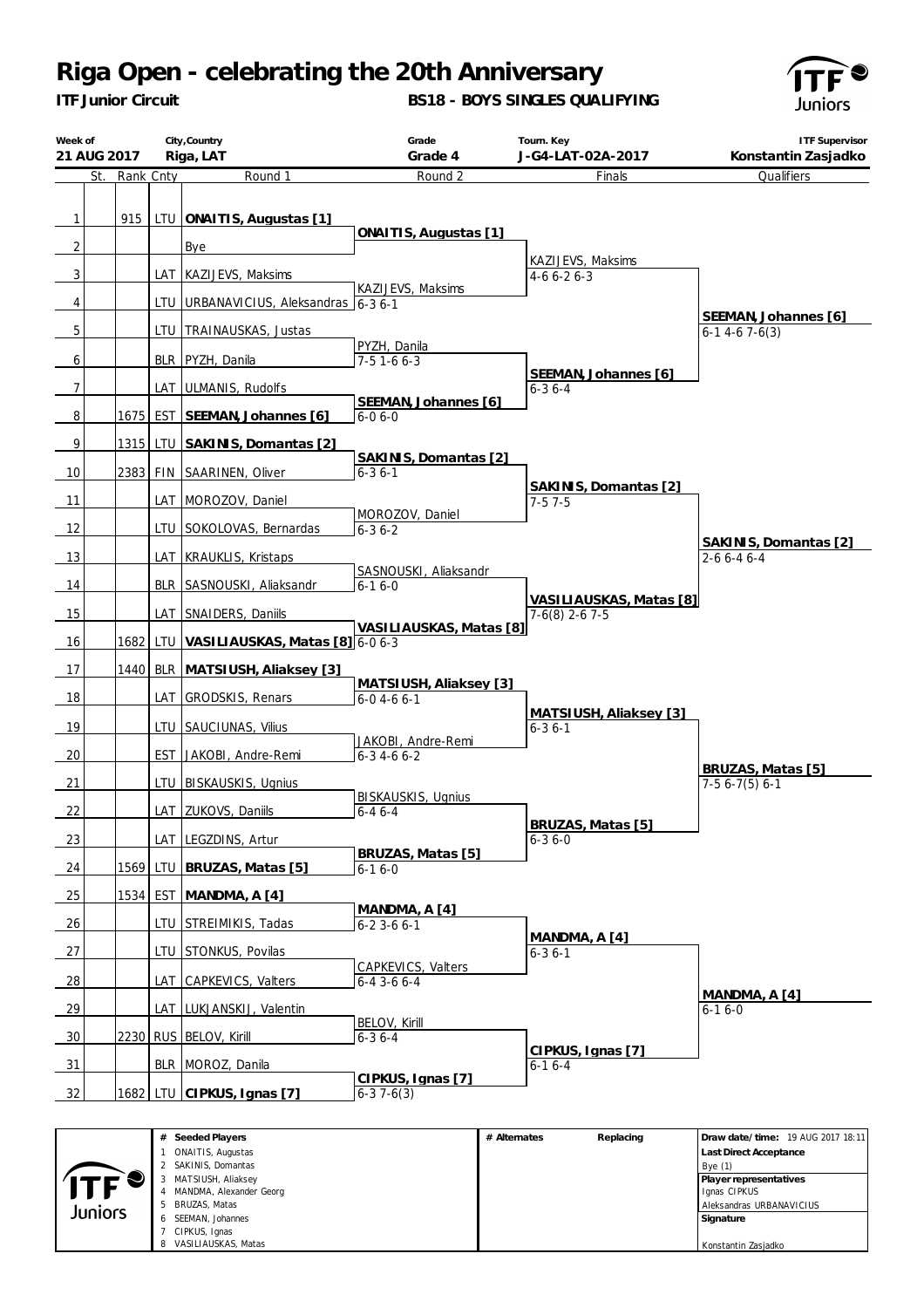*ITF Junior Circuit*

#### **GS18 - GIRLS SINGLES MAINDRAW**



| Week of        | 21 AUG 2017 |           |            | City, Country<br>Riga, LAT  | Grade<br>Grade 4                          | Tourn. Key<br>J-G4-LAT-02A-2017         |                                            | <b>ITF Supervisor</b><br>Konstantin Zasjadko |
|----------------|-------------|-----------|------------|-----------------------------|-------------------------------------------|-----------------------------------------|--------------------------------------------|----------------------------------------------|
|                | St.         | Rank Cnty |            | Round 1                     | Round 2                                   | Quarterfinals                           | Semifinals                                 | Final                                        |
| 1              |             | 221       | <b>LAT</b> | CERNECKA, Alise [1]         | CERNECKA, Alise [1]                       |                                         |                                            |                                              |
| $\overline{2}$ |             | 752       |            | RUS NIKISHINA, Alena        | $7-56-0$                                  |                                         |                                            |                                              |
| 3              |             | 840       | <b>EST</b> | ORAV, Saara                 |                                           | CERNECKA, Alise [1]<br>$6 - 36 - 4$     |                                            |                                              |
| 4              | Q           |           |            | RUS   PAVLOVETS, Viktoria   | ORAV, Saara<br>$6 - 16 - 1$               |                                         |                                            |                                              |
| 5              | WC          |           | 1018 LAT   | JAKOVLEVA, Anna             |                                           |                                         | SPAKA, Patricija<br>$6 - 26 - 2$           |                                              |
| 6              |             | 809       | LTU        | DAUJOTAITE, Iveta           | DAUJOTAITE, Iveta<br>$6 - 46 - 3$         |                                         |                                            |                                              |
| 7              |             | 712       | LAT        | SPAKA, Patricija            |                                           | SPAKA, Patricija<br>$6 - 16 - 1$        |                                            |                                              |
|                |             | 412       |            |                             | SPAKA, Patricija                          |                                         |                                            |                                              |
| 8              |             |           | <b>RUS</b> | DEMENTYEVA, E [7]           | $6 - 26 - 2$                              |                                         |                                            | SPAKA, Patricija                             |
| 9              |             | 334       | <b>UKR</b> | KHODAN, Diana [4]           | KHODAN, Diana [4]                         |                                         |                                            | $6 - 26 - 2$                                 |
|                | 10 WC       | 1669      | LAT        | IGNATJEVA, Margarita        | $6 - 36 - 2$                              |                                         |                                            |                                              |
| 11             |             | 627       |            | RUS BUDANOVA, Alisa         | BUDANOVA, Alisa                           | KHODAN, Diana [4]<br>$6-7(4)$ 6-4 6-0   |                                            |                                              |
| 12             | LL          |           |            | NOR HOVDA, L                | $4-66-36-2$                               |                                         |                                            |                                              |
| 13             |             | 757       |            | RUS MIRONOVA, Alexandra     |                                           |                                         | CHEKHLYSTOVA, S [6]<br>$1-66-17-5$         |                                              |
| 14             | Q           | 1789      |            | LAT BUKINA, Anna Marija     | BUKINA, Anna Marija<br>$6 - 36 - 4$       |                                         |                                            |                                              |
| 15             | WC          |           |            | 1796 LAT SLISANE, Laura     |                                           | CHEKHLYSTOVA, S [6]<br>$6 - 26 - 3$     |                                            |                                              |
| 16             |             | 394       | <b>EST</b> | CHEKHLYSTOVA, S [6]         | CHEKHLYSTOVA, S [6]<br>$6 - 26 - 2$       |                                         |                                            |                                              |
| 17             |             | 474       | <b>MLT</b> | CURMI, F [8]                |                                           |                                         |                                            | KANAPATSKAYA, V[2]<br>$7-6(5)$ 6-1           |
| 18             |             | 652       |            | RUS MEDVEDEVA, Daniella     | CURMI, F [8]<br>$6 - 46 - 1$              |                                         |                                            |                                              |
| 19             | Q           | 842       |            | RUS AVDEEVA, Julia          |                                           | <b>CURMI, F [8]</b><br>$6 - 26 - 4$     |                                            |                                              |
| 20             |             | 917       | LAT        | TOMASE, Elza                | TOMASE, Elza<br>$6 - 36 - 3$              |                                         |                                            |                                              |
| 21             |             | 586       | <b>RUS</b> | REYNGOLD, Ekaterina         |                                           |                                         | <b>CURMI, F [8]</b><br>$6 - 06 - 0$        |                                              |
| 22             |             | 565       |            | UKR ZADOROZHNA, K           | REYNGOLD, Ekaterina<br>$6 - 36 - 3$       |                                         |                                            |                                              |
| 23             |             | 820       | <b>EST</b> | NARMONT, Helena             |                                           | REYNGOLD, Ekaterina<br>$7-6(6)$ 3-6 7-5 |                                            |                                              |
| - 24           |             | 304       | LAT        | MERTENA, R [3]              | MERTENA, R [3]<br>$6 - 16 - 3$            |                                         |                                            |                                              |
| 25             |             | 353       | <b>EST</b> | SAAR, Katriin [5]           |                                           |                                         |                                            | KANAPATSKAYA, V[2]<br>$6 - 17 - 5$           |
| <b>26</b>      | WC          | 1321      | LAT        | BUKA, Eliza                 | SAAR, Katriin [5]<br>$6 - 16 - 4$         |                                         |                                            |                                              |
| 27             |             | 656       | RUS        | SAWI, Kristina              |                                           | SAAR, Katriin [5]<br>$6 - 26 - 0$       |                                            |                                              |
| <u>28</u>      |             | 829       |            | LAT ZAHARE, Kristiana Linda | SAVVI, Kristina<br>$6 - 16 - 2$           |                                         |                                            |                                              |
| <u>29</u>      |             | 867       |            | LAT POLISCHUK, Stefanija    |                                           |                                         | KANAPATSKAYA, V [2]<br>$6 - 3$ 4 - 6 6 - 0 |                                              |
| 30             |             | 540       |            | RUS GORBUNOVA, Mayya        | POLISCHUK, Stefanija<br>$6 - 46 - 4$      |                                         |                                            |                                              |
| 31             | Q           |           | 2219 EST   | KOSKEL, Anet Angelika       |                                           | KANAPATSKAYA, V[2]<br>$7-6(4)$ 6-2      |                                            |                                              |
| 32             |             | 254       |            | BLR KANAPATSKAYA, V[2]      | <u>KANAPATSKAYA, V[2]</u><br>$6 - 26 - 3$ |                                         |                                            |                                              |
|                |             |           |            |                             |                                           |                                         |                                            | www.itftennis.com                            |

|         |                           |                                                                  | <u> vvvvvu. ILI LOHIHIJ. COHI</u> |
|---------|---------------------------|------------------------------------------------------------------|-----------------------------------|
|         | Seeded Players<br>#       | # Lucky Losers<br>Replacing                                      | Draw date/time: 21 AUG 2017 17:49 |
|         | CERNECKA, Alise           | HOVDA, Lene Mari BolkeMARTEMYANOVA, Annal Last Direct Acceptance |                                   |
|         | 2 KANAPATSKAYA, Viktoriya |                                                                  | NIKISHINA, Alena (RUS) 918        |
| ITF     | MERTENA, Rebeka Margareta |                                                                  | Player representatives            |
|         | KHODAN, Diana             |                                                                  | George DAVIS                      |
| Juniors | 5 SAAR, Katriin           |                                                                  | Lancelot CARNELLO                 |
|         | 6 CHEKHLYSTOVA, Sofiya    |                                                                  | Signature                         |
|         | DEMENTYEVA, Elizaveta     |                                                                  |                                   |
|         | 8 CURMI, Francesca        |                                                                  | Konstantin Zasjadko               |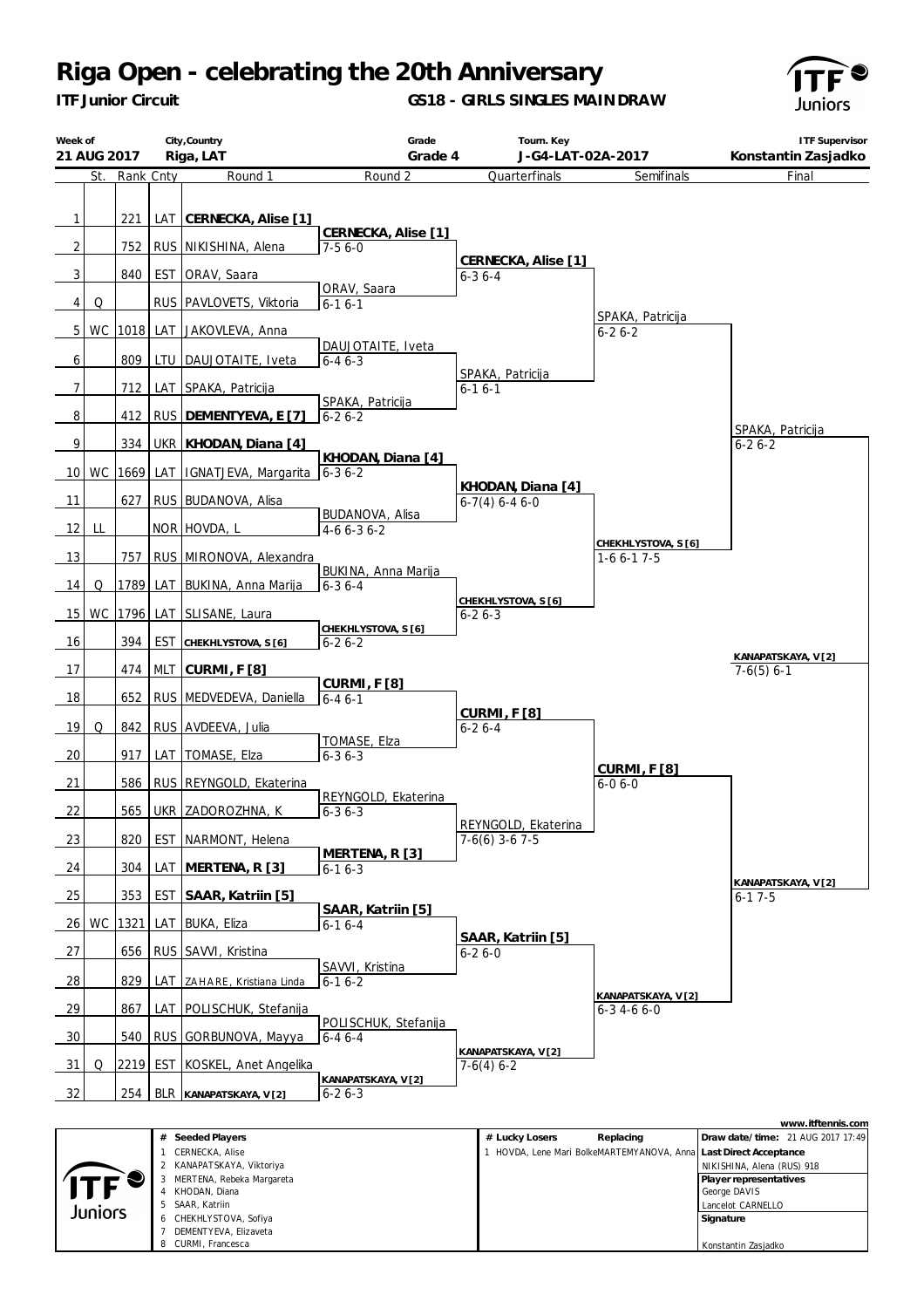*ITF Junior Circuit*

### **GS18 - GIRLS SINGLES QUALIFYING**



| Week of<br>21 AUG 2017         |               |            | City, Country<br>Riga, LAT                | Grade<br>Grade 4                           | Tourn. Key<br>J-G4-LAT-02A-2017                  | <b>ITF Supervisor</b><br>Konstantin Zasjadko |
|--------------------------------|---------------|------------|-------------------------------------------|--------------------------------------------|--------------------------------------------------|----------------------------------------------|
|                                | St. Rank Cnty |            | Round 1                                   | Round 2                                    | Finals                                           | Qualifiers                                   |
| $\mathbf{1}$<br>$\overline{2}$ | 842           |            | RUS AVDEEVA, Julia [1]<br>Bye             | AVDEEVA, Julia [1]                         | AVDEEVA, Julia [1]                               |                                              |
| $\overline{3}$                 |               |            | LAT   FEDOROVA, Anna Marija               | ZAZDRAVNIHA, Eva                           | $7-56-2$                                         |                                              |
| 4                              |               |            | LAT ZAZDRAVNIHA, Eva                      | W.O.                                       |                                                  | AVDEEVA, Julia [1]                           |
| 5                              |               | LAT        | VINDIGA, Alise                            |                                            |                                                  | $6 - 26 - 3$                                 |
| 6                              |               | LAT        | BALMISEVA, Nika Nikola                    | BALMISEVA, Nika Nikola<br>$6-7(9)$ 6-2 6-2 | BALMISEVA, Nika Nikola                           |                                              |
| $\overline{7}$                 |               |            | LAT LISOVSKA, Klaudija                    |                                            | $0-66-16-3$                                      |                                              |
| 8                              |               |            | LAT RUTLAUKA, Sabine                      | RUTLAUKA, Sabine<br>$6 - 26 - 1$           |                                                  |                                              |
| 9                              |               |            | 1789 LAT BUKINA, Anna Marija [2]          |                                            |                                                  |                                              |
| 10                             |               |            | Bye                                       | BUKINA, Anna Marija [2]                    |                                                  |                                              |
| 11                             |               |            | LTU   NORKUTE, Otilija                    |                                            | BUKINA, Anna Marija [2]<br>$7-56-4$              |                                              |
| 12                             |               |            | LAT AKMANE, Annelija                      | NORKUTE, Otilija<br>$6 - 16 - 4$           |                                                  |                                              |
| 13                             |               |            | LAT SAGEJEVA, Jekaterina                  |                                            |                                                  | BUKINA, Anna Marija [2]<br>$6 - 36 - 2$      |
| 14                             |               |            | NOR HOVDA, Lene Mari Bolkesjø             | HOVDA, Lene Mari Bolkesjø<br>$6 - 16 - 4$  |                                                  |                                              |
| 15                             |               |            | LAT STIBELE, Signija                      | STIBELE, Signija                           | HOVDA, Lene Mari Bolkesjø<br>$6-7(2)$ 7-6(4) 6-2 |                                              |
| 16                             |               | LAT        | SAUSVERDE, Emilija                        | $6 - 16 - 4$                               |                                                  |                                              |
| 17                             | 2219          | <b>ISR</b> | RAIZMAN, Sivan [3]                        |                                            |                                                  |                                              |
| 18                             |               | LAT        | LATISA, Arta                              | RAIZMAN, Sivan [3]<br>$6 - 16 - 2$         | SCHWENCKE, Marthina Diyani                       |                                              |
| 19                             |               |            | LAT GAVRONSKA, Agrita                     |                                            | $2 - 66 - 46 - 4$                                |                                              |
| 20                             |               |            | NOR SCHWENCKE, Marthina Diyani 6-2 7-6(5) | SCHWENCKE, Marthina Diyani                 |                                                  | PAVLOVETS, Viktoria                          |
| 21                             |               |            | RUS PAVLOVETS, Viktoria                   |                                            |                                                  | $6 - 46 - 3$                                 |
| 22                             |               |            | LAT VALTERE, Luize                        | PAVLOVETS, Viktoria<br>$6 - 36 - 2$        | PAVLOVETS, Viktoria                              |                                              |
| 23                             |               |            | LAT RACA, Odrija Aleksandra               |                                            | $6 - 36 - 3$                                     |                                              |
| 24                             |               |            | FIN OJANPAA, Ines                         | RACA, Odrija Aleksandra<br>$6 - 47 - 5$    |                                                  |                                              |
| 25                             | 2219 EST      |            | KOSKEL, Anet Angelika [4]                 |                                            |                                                  |                                              |
| 26                             |               |            | LAT MASLOVA, Darja                        | KOSKEL, Anet Angelika [4]<br>$6 - 26 - 3$  |                                                  |                                              |
| 27                             |               |            | RUS BARKOVA, Tatiana                      |                                            | KOSKEL, Anet Angelika [4]<br>$6 - 06 - 4$        |                                              |
| 28                             |               |            | LAT VEVERE, Tereze                        | VEVERE, Tereze<br>$6 - 46 - 0$             |                                                  |                                              |
| 29                             |               |            | LTU VITKEVICIUTE, Evelina                 |                                            |                                                  | KOSKEL, Anet Angelika [4]<br>$7-56-4$        |
| 30                             |               |            | LAT KLAVINSKA, Elizabete                  | VITKEVICIUTE, Evelina<br>$7-56-2$          |                                                  |                                              |
| 31                             |               |            | LAT MAZURA, Anna Selina                   |                                            | VITKEVICIUTE, Evelina<br>$6 - 4$ 4 - 6 6 - 4     |                                              |
| 32                             |               |            | 2337 NOR FAURENG, B [5]                   | FAURENG, B [5]<br>$6 - 36 - 0$             |                                                  |                                              |
|                                |               |            |                                           |                                            |                                                  |                                              |

|            | # Seeded Players              | # Alternates | Replacing | Draw date/time: 19 AUG 2017 18:12 |
|------------|-------------------------------|--------------|-----------|-----------------------------------|
|            | AVDEEVA, Julia                |              |           | <b>Last Direct Acceptance</b>     |
|            | 2 BUKINA, Anna Marija         |              |           | Bye(2)                            |
| <b>ITF</b> | RAIZMAN, Sivan                |              |           | Player representatives            |
|            | 4 KOSKEL, Anet Angelika       |              |           | Ignas CIPKUS                      |
| Juniors    | 5 FAURENG, Beatrice Henriette |              |           | Aleksandras URBANAVICIUS          |
|            |                               |              |           | Signature                         |
|            |                               |              |           |                                   |
|            |                               |              |           | Konstantin Zasjadko               |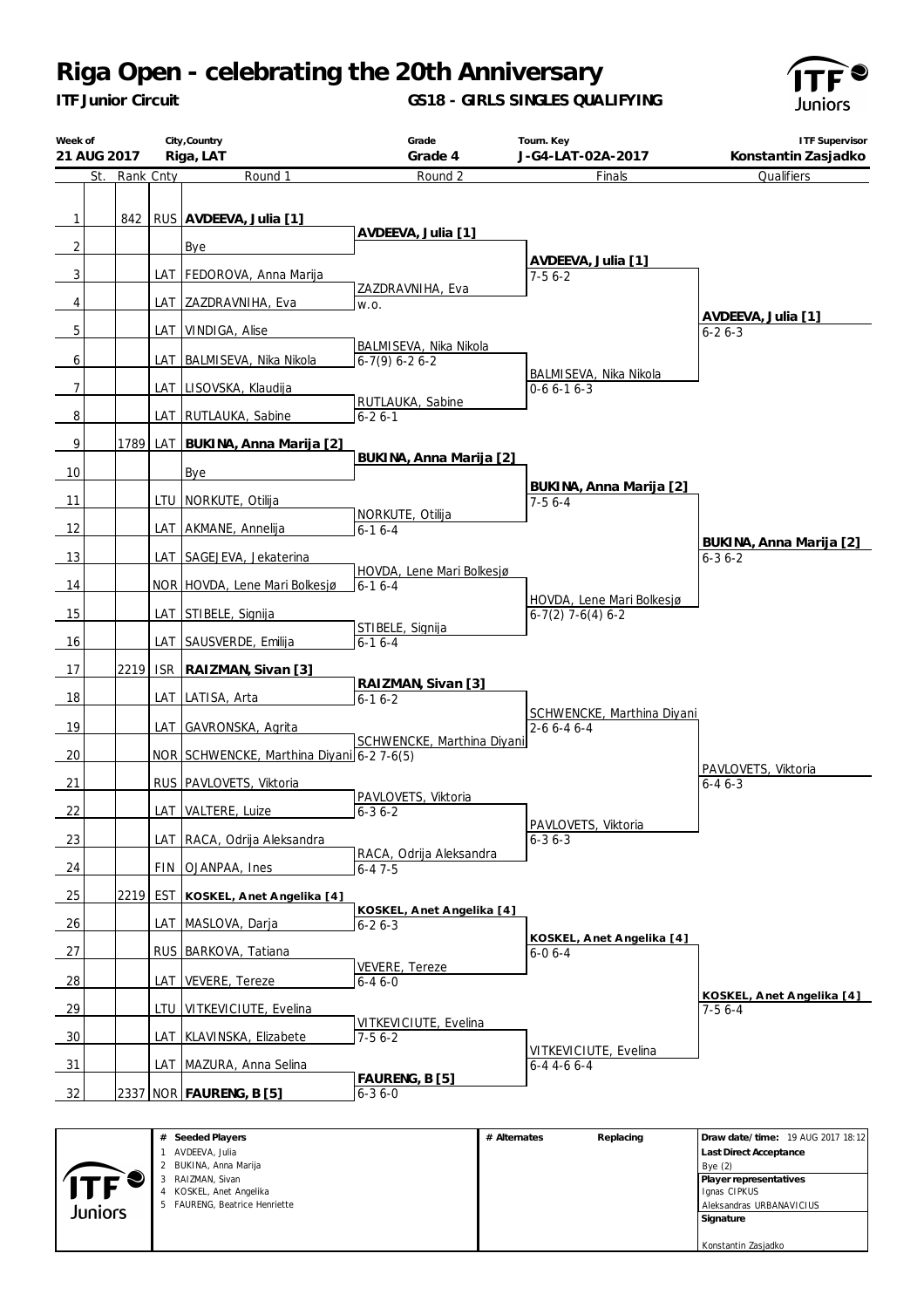*ITF Junior Circuit*

### **BD18 - BOYS DOUBLES MAINDRAW**



| Week of        | City, Country<br>21 AUG 2017<br>Riga, LAT |            |  | Grade<br>Grade 4                                          | Tourn. Key<br>J-G4-LAT-02A-2017                              | <b>ITF Supervisor</b><br>Konstantin Zasjadko |                                 |
|----------------|-------------------------------------------|------------|--|-----------------------------------------------------------|--------------------------------------------------------------|----------------------------------------------|---------------------------------|
|                | St.                                       | Rank Cnty  |  | Round 1                                                   | Quarterfinals                                                | Semifinals                                   | Final                           |
| $\mathbf{1}$   |                                           | 215        |  | LAT GRINVALDS, Roberts [1]<br>653   LAT   OZOLINS, Karlis |                                                              |                                              |                                 |
| $\overline{2}$ |                                           |            |  | 1315 LTU SAKINIS, Domantas<br>1240 LTU ZUKAUSKAS, Simonas | GRINVALDS, Roberts [1]<br>OZOLINS, Karlis<br>$4-66-4$ [10-5] | GRINVALDS, Roberts [1]                       |                                 |
| $\overline{3}$ |                                           | 838        |  | GBR ALAM, Peter<br>1675 EST SEEMAN, Johannes              | DUDEK, Tomasz                                                | OZOLINS, Karlis<br>$6-41-6$ [10-5]           |                                 |
| 4              |                                           | 366        |  | POL DUDEK, Tomasz<br>1259 POL LORENS, Mikolaj             | LORENS, Mikolaj<br>$6 - 26 - 1$                              |                                              | GRINVALDS, Roberts [1]          |
| 5              |                                           | 599        |  | RUS ORESHIN, Denis [3]<br>644 RUS VASILYEV, Dmitry        | LUKJANSKIJ, Valentin                                         |                                              | OZOLINS, Karlis<br>$7-6(3) 6-0$ |
| 6              | <b>WC</b>                                 |            |  | LAT LUKJANSKIJ, Valentin<br>LAT ZUKOVS, Daniils           | ZUKOVS, Daniils<br>W.O.                                      | BARDZIN, Artsiom                             |                                 |
| $\overline{7}$ |                                           |            |  | 1087 LTU ADOMAVICIUS, Julius<br>1682 LTU CIPKUS, Ignas    | BARDZIN, Artsiom                                             | VANSHELBOIM, Eric<br>$6 - 16 - 2$            |                                 |
| 8              |                                           | 804<br>848 |  | BLR   BARDZIN, Artsiom<br>UKR VANSHELBOIM, Eric           | VANSHELBOIM, Eric<br>$7-56-3$                                |                                              | GRUNDTVIG, S [4]                |
| 9              | <b>WC</b>                                 |            |  | LAT   PUKSHE, Teodors<br>LAT SNAIDERS, Daniils            | SHROLIK, Igor                                                |                                              | RUNE, H<br>$7-6(7)$ 7-6(3)      |
| 10             |                                           | 925<br>802 |  | RUS SHROLIK, Igor<br>BLR SKINDZER, Zhan                   | SKINDZER, Zhan<br>$6 - 16 - 3$                               | GRUNDTVIG, S [4]                             |                                 |
| 11             |                                           | 871        |  | RUS KOVALENKO, Ostap<br>829   RUS   NOVIKOV, Egor         | GRUNDTVIG, S [4]                                             | RUNE, H<br>$6 - 06 - 1$                      |                                 |
| 12             |                                           | 517        |  | 842   DEN GRUNDTVIG, S [4]<br>DEN RUNE, H                 | RUNE, H<br>$6 - 07 - 5$                                      |                                              | GRUNDTVIG, S [4]                |
| 13             |                                           | 917        |  | LAT AKSENOKS, Rudolfs<br>LAT MOROZOV, Daniel              | SAARINEN, Oliver                                             |                                              | RUNE, H<br>$6 - 36 - 2$         |
| 14             |                                           |            |  | 2383 FIN SAARINEN, Oliver<br>1123 FIN VASA, Iiro          | VASA, Iiro<br>$4-66-3$ [14-12]                               | SAARINEN, Oliver                             |                                 |
| 15             |                                           |            |  | 1569 LTU BRUZAS, Matas<br>1682 LTU VASILIAUSKAS, Matas    | BRUZAS, Matas                                                | VASA, liro<br>$7-6(8)$ 6-7(5) [10-5]         |                                 |
| 16             |                                           |            |  | 758   SWE CARNELLO, Lancelot [2]<br>343 GBR DAVIS, George | VASILIAUSKAS, Matas<br>$6-33-6$ [10-5]                       |                                              |                                 |

|         |                            |              |           | www.itftennis.com                 |
|---------|----------------------------|--------------|-----------|-----------------------------------|
|         | # Seeded Players           | # Alternates | Replacing | Draw date/time: 22 AUG 2017 13:03 |
|         | <b>GRINVALDS, Roberts</b>  |              |           | <b>Last Direct Acceptance</b>     |
|         | OZOLINS, Karlis            |              |           | AKSENOKS, R (LAT)+MOROZOV, D (LAT |
|         | CARNELLO, Lancelot         |              |           | Player representatives            |
|         | DAVIS, George              |              |           | Rudolfs AKSENOKS                  |
| Juniors | ORESHIN, Denis             |              |           | <b>Teodors PUKSHE</b>             |
|         | VASILYEV, Dmitry           |              |           | Signature                         |
|         | GRUNDTVIG, Sebastian       |              |           |                                   |
|         | RUNE, Holger Vitus Nodskov |              |           | Konstantin Zasjadko               |